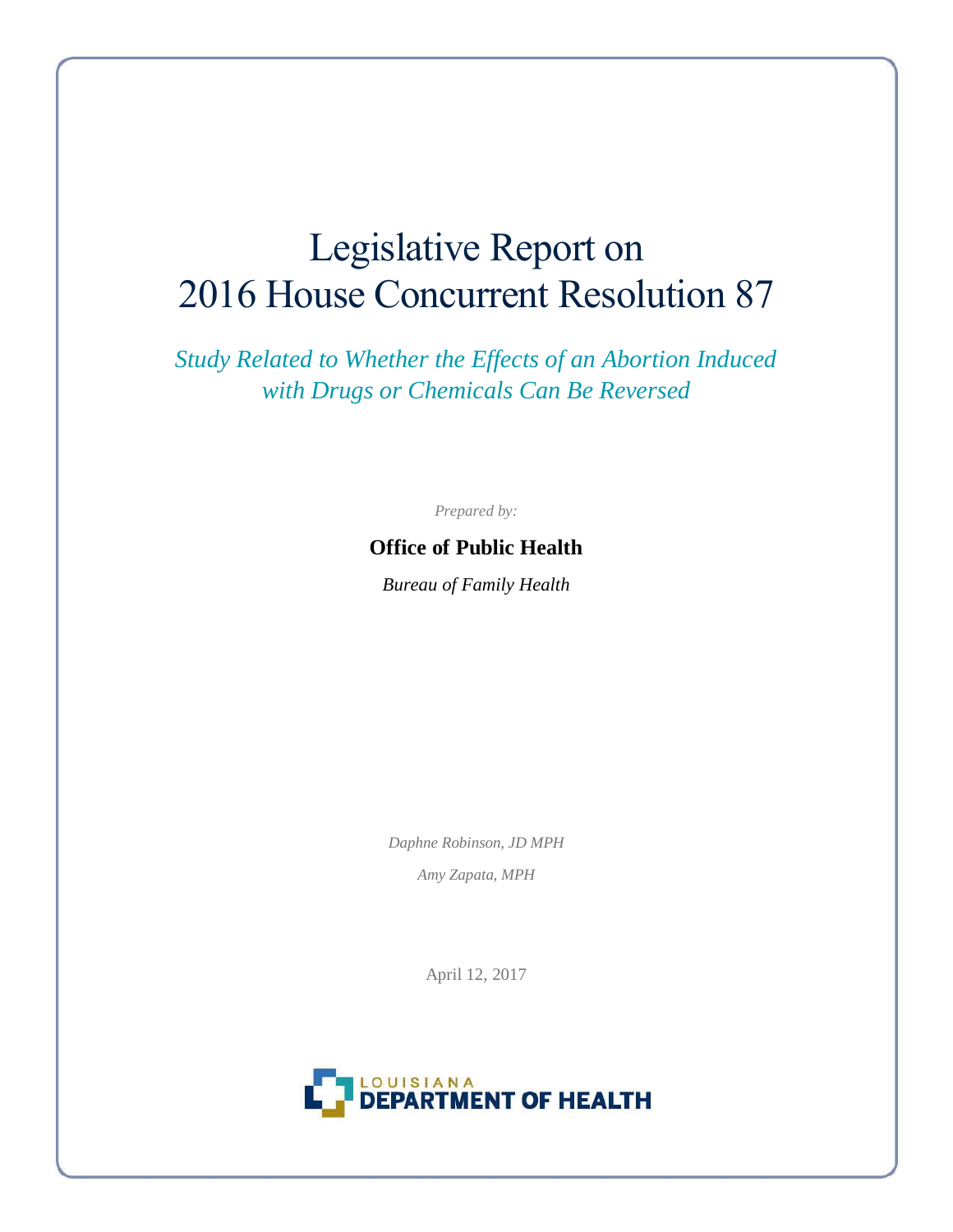# <span id="page-1-0"></span>**Contents**

| 2.2 – Literature on Effectiveness of Procedures to Reverse Medication-Induced Abortion 4 |  |
|------------------------------------------------------------------------------------------|--|
|                                                                                          |  |
| 2.4 – Consideration of Presence or Absence of Sound Scientific Basis for the Procedure 5 |  |
|                                                                                          |  |
|                                                                                          |  |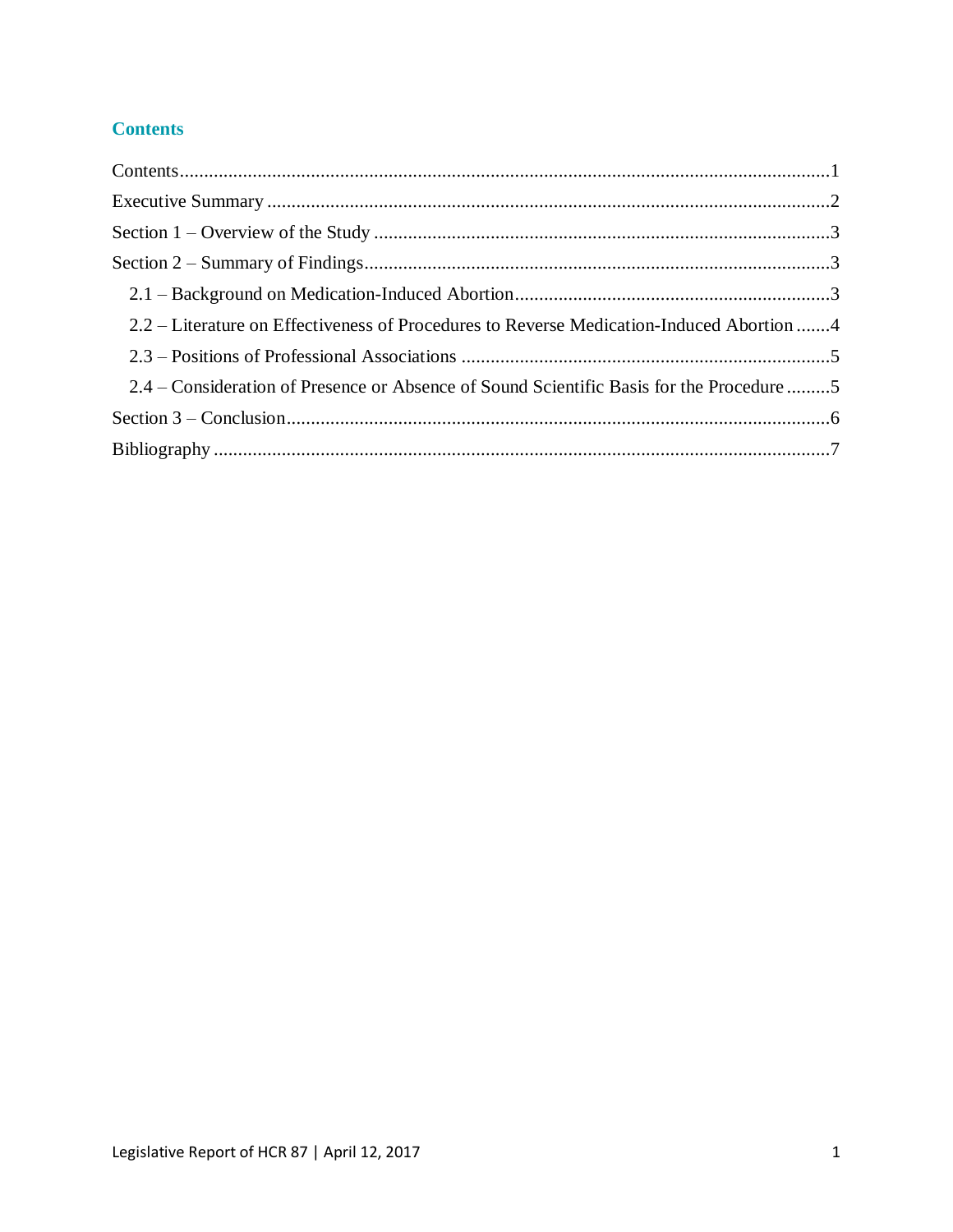#### <span id="page-2-0"></span>**Executive Summary**

House Concurrent Resolution 87 of the 2016 Regular Legislative Session was authored by representatives Hoffman, Bagley, Cox, Horton, Jackson, and Pope. The resolution requested that the Louisiana Department of Health (LDH) study whether the effects of an abortion induced with drugs or chemicals can be reversed, and report the findings and recommendations concerning this matter to the House and Senate Committees on Health and Welfare. The legislation further required that LDH convene a panel of experts in obstetrics and gynecology and pharmacology to provide guidance on this matter and to aid the department in the study. After posting public notice on the LDH website, the panel of experts was convened by conference call on October 11, 2016 at 8:00 am and was asked to provide written responses to the following questions:

- The resolution cites reports of a method to reverse medication-induced abortions. In your professional opinion, are such procedures scientifically sound and meet established standards of safety and efficacy?
- Is there a position or formal position statement from your professional association(s) regarding procedures intended to reverse medication-induced abortions?

Responses were received by LDH and form the substance of this report. **The panel of experts unanimously agreed that there is insufficient evidence** to suggest that there is a sound method to reverse a medication-induced abortion.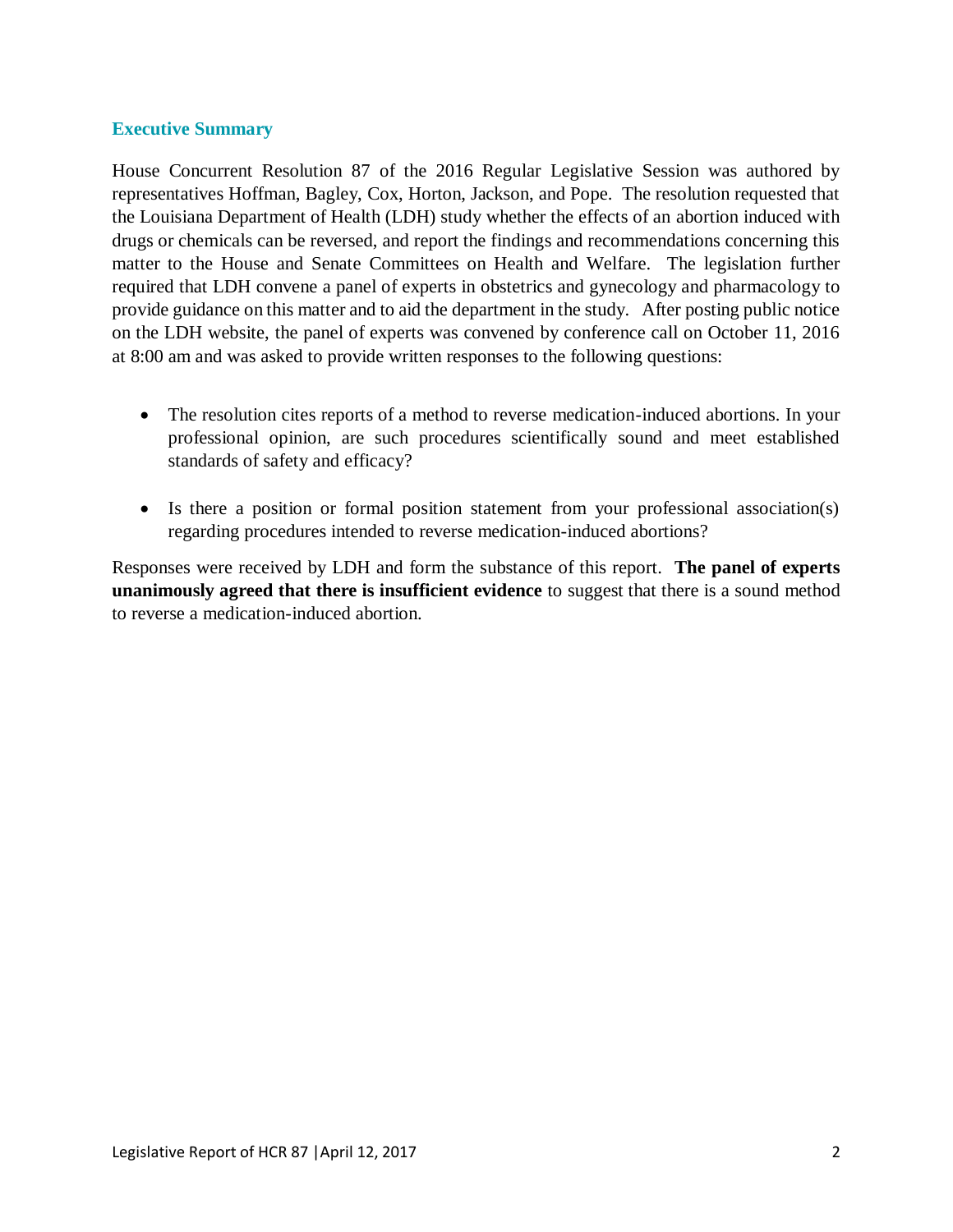## <span id="page-3-0"></span>**Section 1 – Overview of the Study**

House Concurrent Resolution 87 of the 2016 Regular Legislative Session directed the Louisiana Department of Health (LDH) to study whether the effects of an abortion induced with drugs or chemicals can be reversed. The legislation further required that LDH convene a panel of experts in obstetrics and gynecology and pharmacology to provide guidance on this matter and to aid the Department in the study. The panel was convened in accordance with the resolution and was asked to provide written responses to the following questions:

- "The resolution cites reports of a method to reverse medication-induced abortions. In your professional opinion, are such procedures scientifically sound and meet established standards of safety and efficacy?"
- "Is there a position or formal position statement from your professional association(s) regarding procedures intended to reverse medication-induced abortions?"

The following individuals served on the panel for this report and provided valuable content expertise:

- Dr. Bennie Blaylock, Dean of the University of Louisiana at Monroe School of Pharmacy;
- Dr. Kathleen Kennedy, Dean of the Xavier University College of Pharmacy;
- Dr. Lisa Peacock, Chair of the Louisiana State University Health Sciences Center (New Orleans);
- Dr. Gabriella Pridjian, Dean of the Tulane University Department of Obstetrics and Gynecology;
- Dr. Janet S. Rami, Dean of the Southern University School of Nursing; Dr. Kristi Rapp, Clinical Professor at Xavier University College of Pharmacy;
- Dr. Susan Sirmans, Associate Professor at School of Pharmacy, University of Louisiana at Monroe College of Pharmacy; and
- Dr. Valerie Williams, Clinical Professor at the Louisiana State University Health Sciences Center (New Orleans).

## <span id="page-3-1"></span>**Section 2 – Summary of Findings**

## <span id="page-3-2"></span>**2.1 – Background on Medication-Induced Abortion**

Abortions can be performed by one of two means: using surgical instruments and techniques or using medication. The most common form of medication-induced abortion used in the United States involves the use of two medications: Mifepristone, also known as "RU-486," combined with the drug misoprostol (American Congress of Obstetricians and Gynecologists, 2014).

In 2000 and later in 2016, the U.S. Food and Drug Administration (FDA) approved the use of the drug Mifepristone, together with misoprostol, to end an early pregnancy. According to the FDA, Mifepristone, in conjunction with misoprostol, is taken to end a pregnancy through 70 days gestation (70 days or less since the first day of a woman's last menstrual period). The approved dosing regimen according to the FDA is: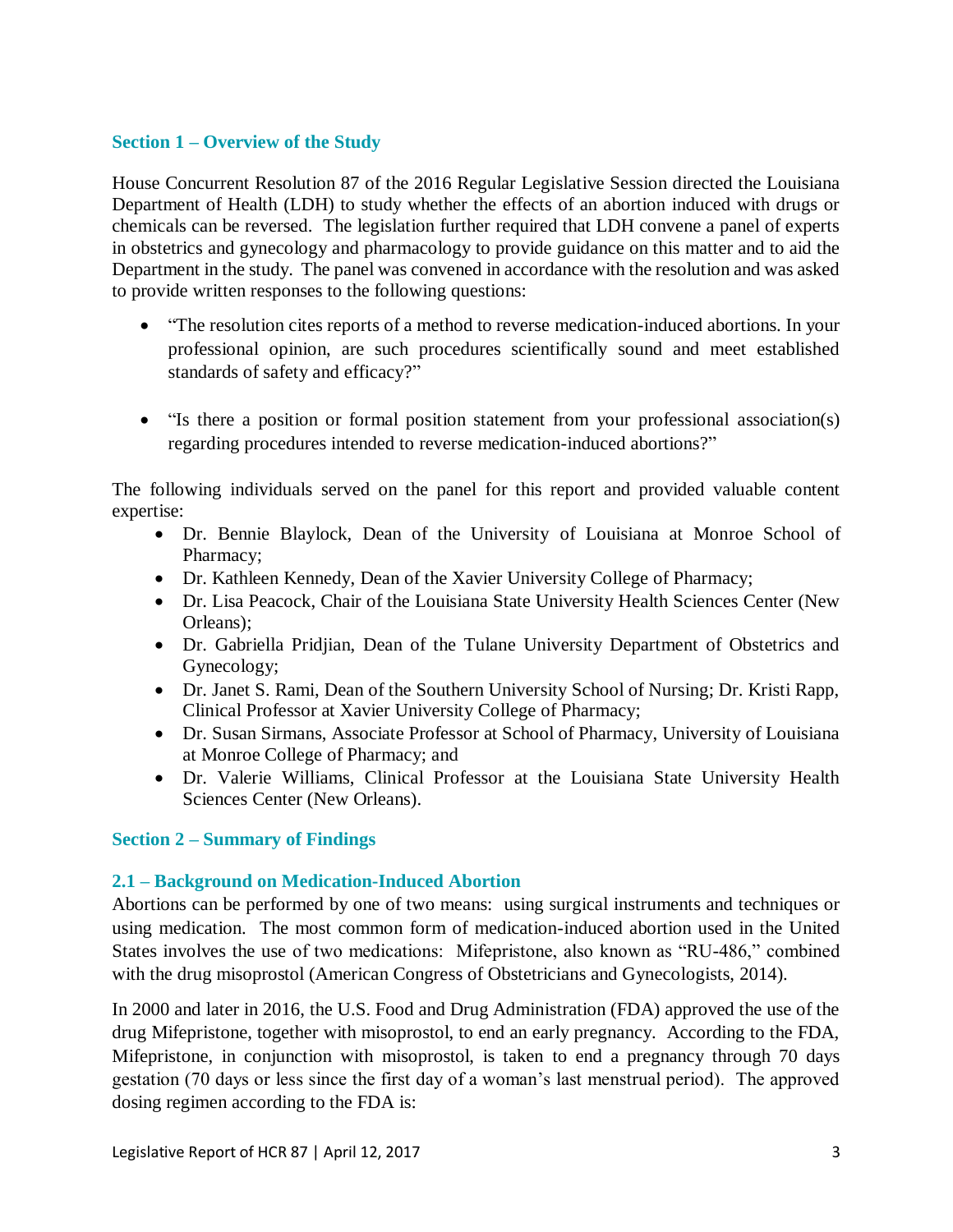- Day One: 200 milligrams of Mifepristone taken by mouth
- 24 to 48 hours after taking Mifepristone: 800 micrograms of misoprostol is taken orally (in the cheek pouch)
- About 7 to 14 days after taking Mifepristone: Follow-up with a healthcare provider is recommended (Food & Drug Administration, 2016).

Mifepristone blocks the hormone progesterone, which is necessary to maintain a pregnancy. It also works to increase the efficacy of the second medication in the regimen, misoprostol. Misoprostol causes the uterus to contract and expel its contents; thus, terminating the pregnancy (American Congress of Obstetricians and Gynecologists, 2014).

## <span id="page-4-0"></span>**2.2 – Literature on Effectiveness of Procedures to Reverse Medication-Induced Abortion**

The article, "Continuing Pregnancy after Mifepristone, and 'Reversal' of First Trimester," was published in 2015 in the journal *Contraception.* In the study, Dr. Daniel Grossman conducted a systematic review of literature regarding the effectiveness of medication abortion 'reversal' treatment (Grossman, White, Harris, Reeves, Blumenthal, & Grimes, 2015). Dr. Grossman and a team of researchers searched for reports of pharmacological methods used to reverse the effects of mifepristone prior to the administration of misoprostol for first trimester medical abortions (Grossman, et al, 2015).

After reviewing 1,115 unduplicated articles, and 13 studies in 11 publications using wellestablished databases of life sciences and biomedicine, such as PubMed, the CINAHL (Cumulative Index to Nursing and Allied Health Literature), Scopus, and the Cochrane Library, the researchers found only one article that matched the criteria (Grossman, et al, 2015). This article, published in the *Annals of Pharmacotherapy*, was based on a very small case series, conducted by Dr. George Delgado, of seven women, who received progesterone treatment after taking mifepristone (the first drug in the medication-induced abortion regimen) 7 to 11 weeks after gestation.

Dr. Grossman and his colleagues noted a number of significant flaws in the case series conducted by Dr. Delgado. These flaws include:

- The sample size was very small, preventing the generalizability or the ability to extrapolate study results and apply them to other populations.<sup>1</sup>
- The dosage of mifepristone was not noted in the case series.
- The study was of poor quality and lacked clear information on patient selection and patient demographics.

 $\overline{a}$ 

<sup>&</sup>lt;sup>1</sup> One patient was lost to follow-up. Of the 6 patients with follow-up data, four continued the pregnancy and delivered at term with no apparent congenital abnormalities, and two patients aborted the pregnancy within 3 days of taking mifepristone.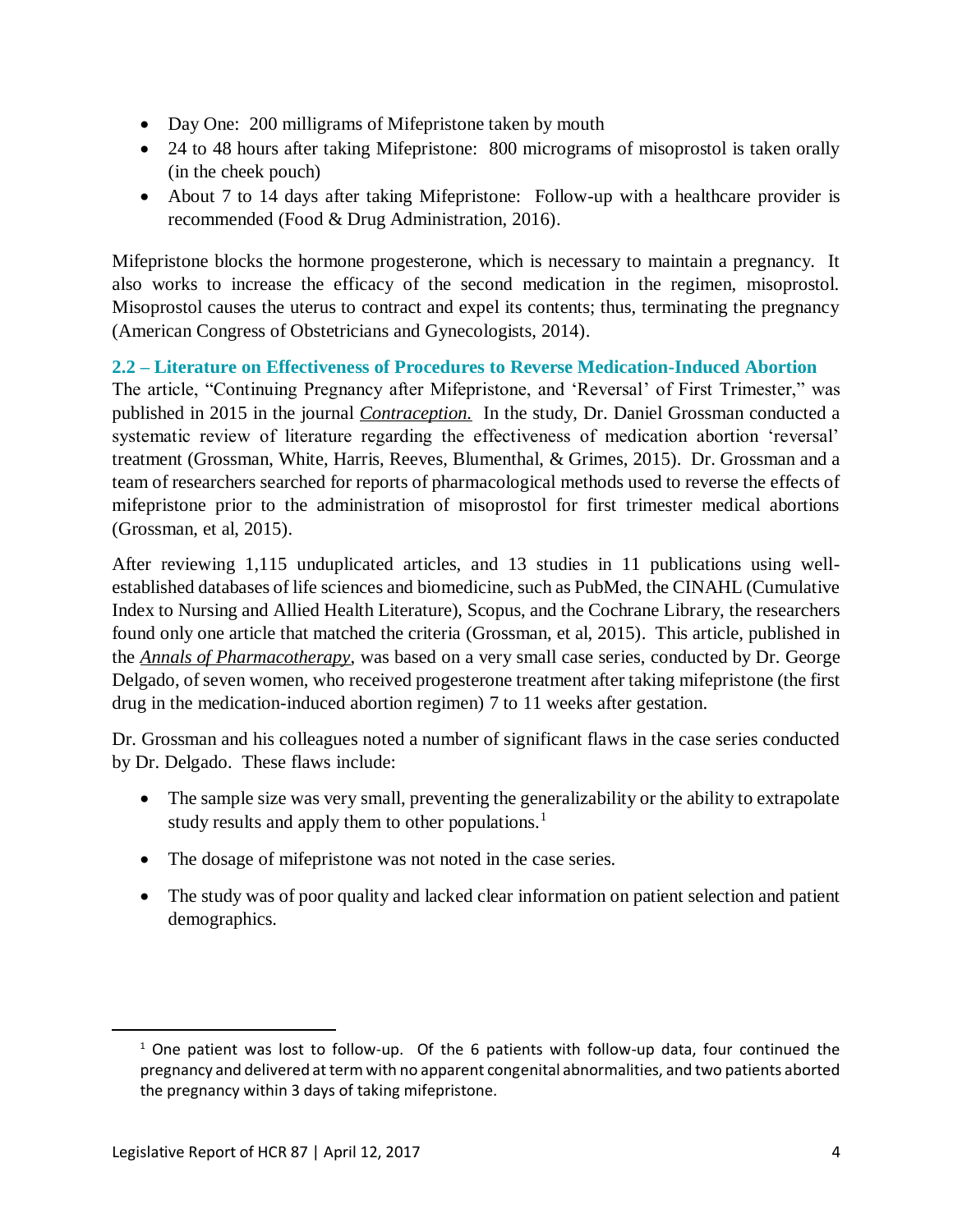• The case series was an experimental treatment on pregnant women, without the usual and customary research safeguards, such as an ethics board or institutional review board (IRB) approval.

Based on their research, Dr. Grossman and his colleagues concluded that there was insufficient evidence to determine whether treatment with progesterone after mifepristone results in a higher proportion of continuing pregnancies than expectant management (closely monitoring the pregnancy) with fetal surveillance after mifepristone (Grossman et al., 2015).

#### <span id="page-5-0"></span>**2.3 – Positions of Professional Associations**

The only professional association that has expressly stated a position on the procedure is the Arizona Section of the American Congress of Obstetricians and Gynecologists (ACOG). In its position paper, the organization states, "Claims of medication abortion reversal are not supported by the body of scientific evidence, and this approach is not recommended in ACOG's clinical guidance on medication abortion. There are no ACOG guidelines that support this course of action" (ACOG AZ Section, 2015).

The national ACOG further clarifies its position in an amicus brief filed in the case *Planned Parenthood Arizona, Inc., et al v. Mark Brnovich, Arizona Attorney General, et al,* No. CV-15- 01022-PHX-SPL (D. Arizona, 2016). In that case, a lawsuit was filed in federal court challenging an Arizona law (SB 1318), which required physicians to inform any woman seeking an abortion in Arizona that "it may be possible to reverse the effects of a medication abortion if the woman changes her mind." *Id*. In the brief, ACOG, joined by the American Medical Association (AMA), and the Arizona Medical Association (ArMA), states:

"… there is no credible, medical evidence that proves that any treatment 'reverses' the effects of mifepristone. Indeed, SB 1318's requirement appears to be based on a *single* four-page case series [the Delgado study], reporting results for *only six patients*. That series describes a handful of anecdotal experiences for women who received varying doses of progesterone after taking mifepristone, the first drug in the medication abortion protocol, and who did not take the second drug, misoprostol. The case series, which leading medical researchers in the field have described as of 'poor quality,' is unreliable. In developing its clinical guidelines for women's health clinicians, ACOG bases its strongest recommendations only on consistent and strong evidence, such as randomized controlled studies. The case series that is the basis of SB 1318 is not the type of information that ACOG would rely on to form its clinical recommendations." (Parker, Perryman & Payne, 2016)

## <span id="page-5-1"></span>**2.4 – Consideration of Presence or Absence of Sound Scientific Basis for the Procedure**

The panel of experts convened by LDH to review this procedure unanimously concluded, based on their professional experience in the areas of obstetrics/gynecology, pharmacology, and nursing and the above-referenced research, that there was insufficient evidence to conclude that the administration of progesterone in an attempt to reverse a medication abortion is scientifically sound. In reaching this conclusion, the panel expressed great concerns about the experimental nature of using progesterone treatment after taking mifepristone, as highlighted in the Delgado study, and the failure of the study to meet the established standards of safety, efficacy, and ethics.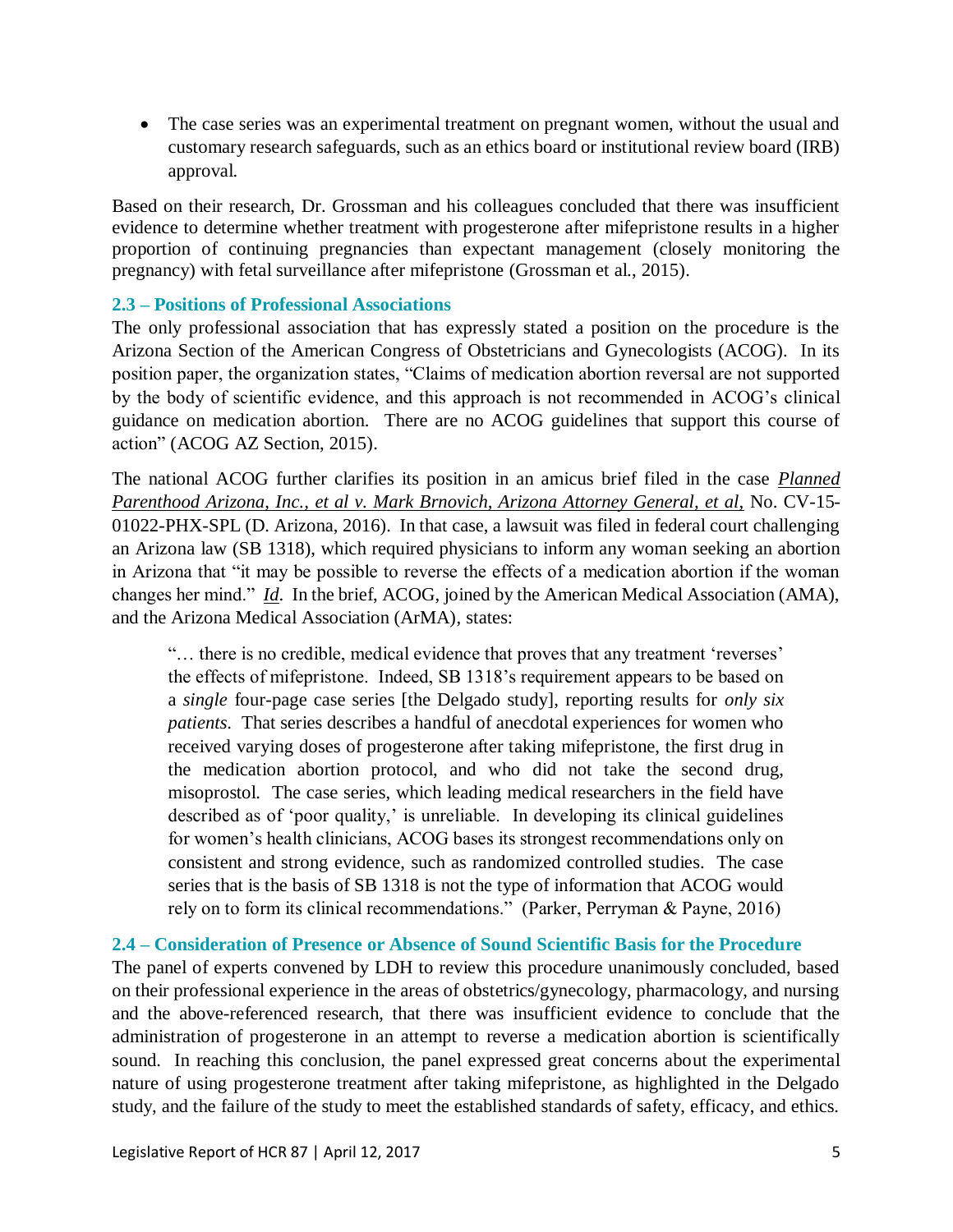#### <span id="page-6-0"></span>**Section 3 – Conclusion**

After review of the professional opinions expressed by the panel of experts, the Department finds that there is neither sufficient evidence nor a scientific basis to conclude that the effects of an abortion induced with drugs or chemicals can be reversed.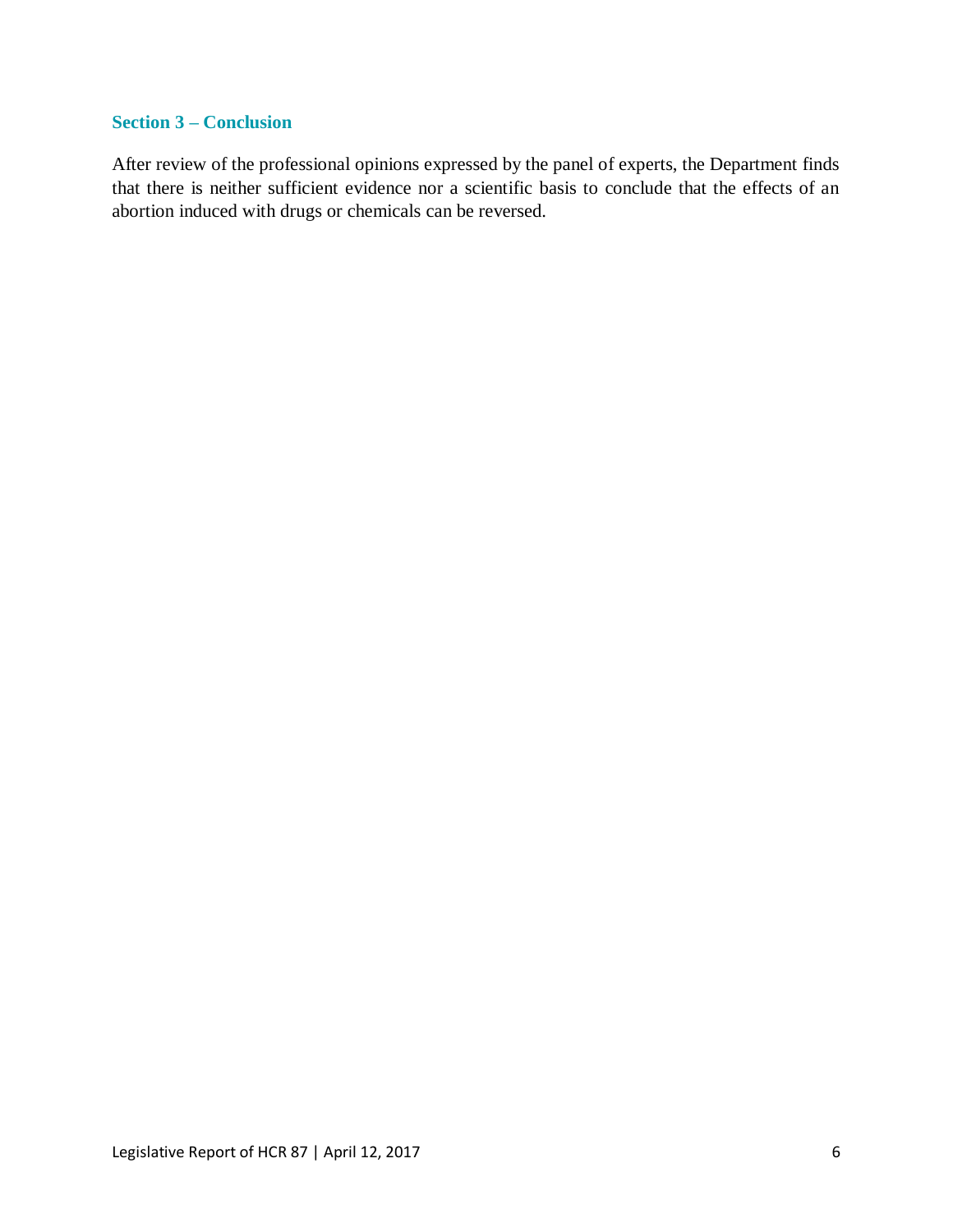#### <span id="page-7-0"></span>**Bibliography**

- ACOG AZ Section. (2015). ACOG Medication Abortion Reversal Fact Sheet. Retrieved from http://www.acog.org/~/media/departments/state%20legislative%20activities/2015AZFact SheetMedicationAbortionReversalfinal.pdf
- American Congress of Obstetricians and Gynecolgists. (2014). Practice bulletin No. 143: Medical Management of First-Trimester Abortion. *Obstetrics and Gynecology*, *123*(3), 676–92. https://doi.org/10.1097/01.AOG.0000444454.67279.7d
- Food & Drug Administration. (2016). Postmarket Drug Safety Information for Patients and Providers - Mifeprex (mifepristone) Information. Center for Drug Evaluation and Research. **Retrieved Retrieved** from http://www.fda.gov/Drugs/DrugSafety/PostmarketDrugSafetyInformationforPatientsandP roviders/ucm111323.htm
- Grossman, D., White, K., Harris, L., Reeves, M., Blumenthal, P. D., Winikoff, B., & Grimes, D. A. (2015). Continuing pregnancy after mifepristone and "reversal" of first-trimester medical abortion: A systematic review. *Contraception*, *92*(3), 206–211. https://doi.org/10.1016/j.contraception.2015.06.001
- Parker, K., Perryman, S., & Payne, T., Amici Curiae Brief filed in the matter of *Planned Parenthood Arizona, Inc., et al v. Mark Brnovich, Arizona Attorney General, et al,* No. CV-15-01022-PHX-SPL, Document 34 (D. Arizona, 2016).